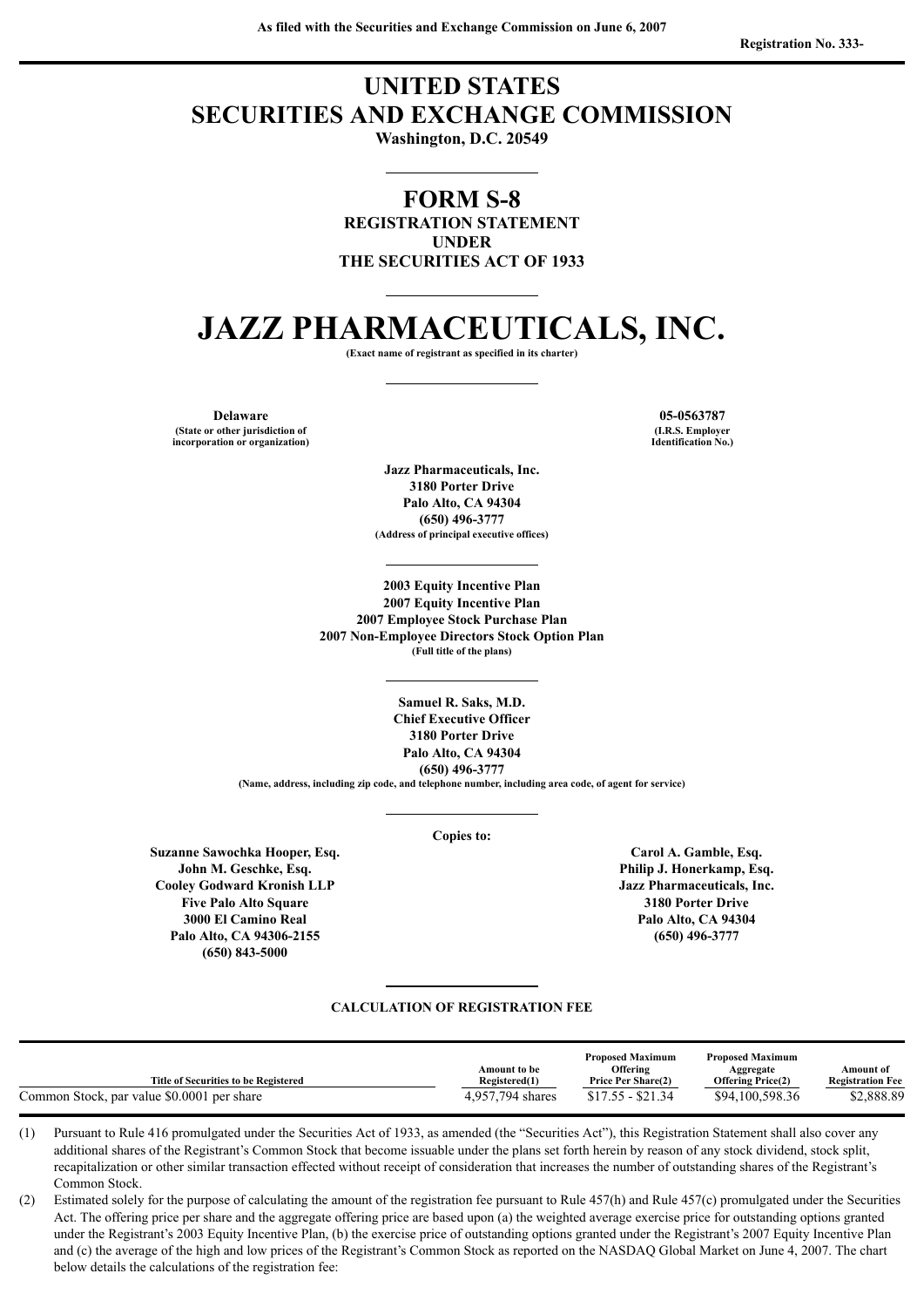| <b>Securities</b>                                                                                           | Number of<br><b>Shares</b> | <b>Offering Price</b><br>Per Share(2) | Aggregate<br><b>Offering Price</b> |
|-------------------------------------------------------------------------------------------------------------|----------------------------|---------------------------------------|------------------------------------|
| Shares issuable upon the exercise of outstanding options originally granted under the 2003 Equity Incentive |                            |                                       |                                    |
| Plan(3)                                                                                                     | 1,861,074                  |                                       | \$21.34(2)(a) \$39,715,319.16      |
| Shares is suable upon the exercise of outstanding options granted under the 2007 Equity Incentive Plan      | 84.096                     | $$18.00(2)(b)$ S                      | 1,513,728.00                       |
| Shares reserved for future grant under the 2007 Equity Incentive Plan                                       | 2,462,624                  |                                       | \$17.55(2)(c) \$43,219,051.20      |
| Shares reserved for future grant under the 2007 Employee Stock Purchase Plan                                | 350,000                    | \$17.55(2)(c) \$                      | 6,142,500.00                       |
| Shares reserved for future grant under the 2007 Non-Employee Directors Stock Option Plan                    | 200,000                    | $$17.55(2)(c)$ \$                     | 3,510,000.00                       |
| Proposed Maximum Aggregate Offering Price                                                                   |                            |                                       | \$94,100,598.36                    |
| <b>Registration Fee</b>                                                                                     |                            |                                       | 2,888.89                           |

(3) Pursuant to the terms of the Registrant's 2007 Equity Incentive Plan, any shares subject to outstanding options originally granted under the Registrant's 2003 Equity Incentive Plan that expire or terminate for any reason prior to exercise or settlement shall become available for issuance pursuant to stock awards granted under the Registrant's 2007 Equity Incentive Plan.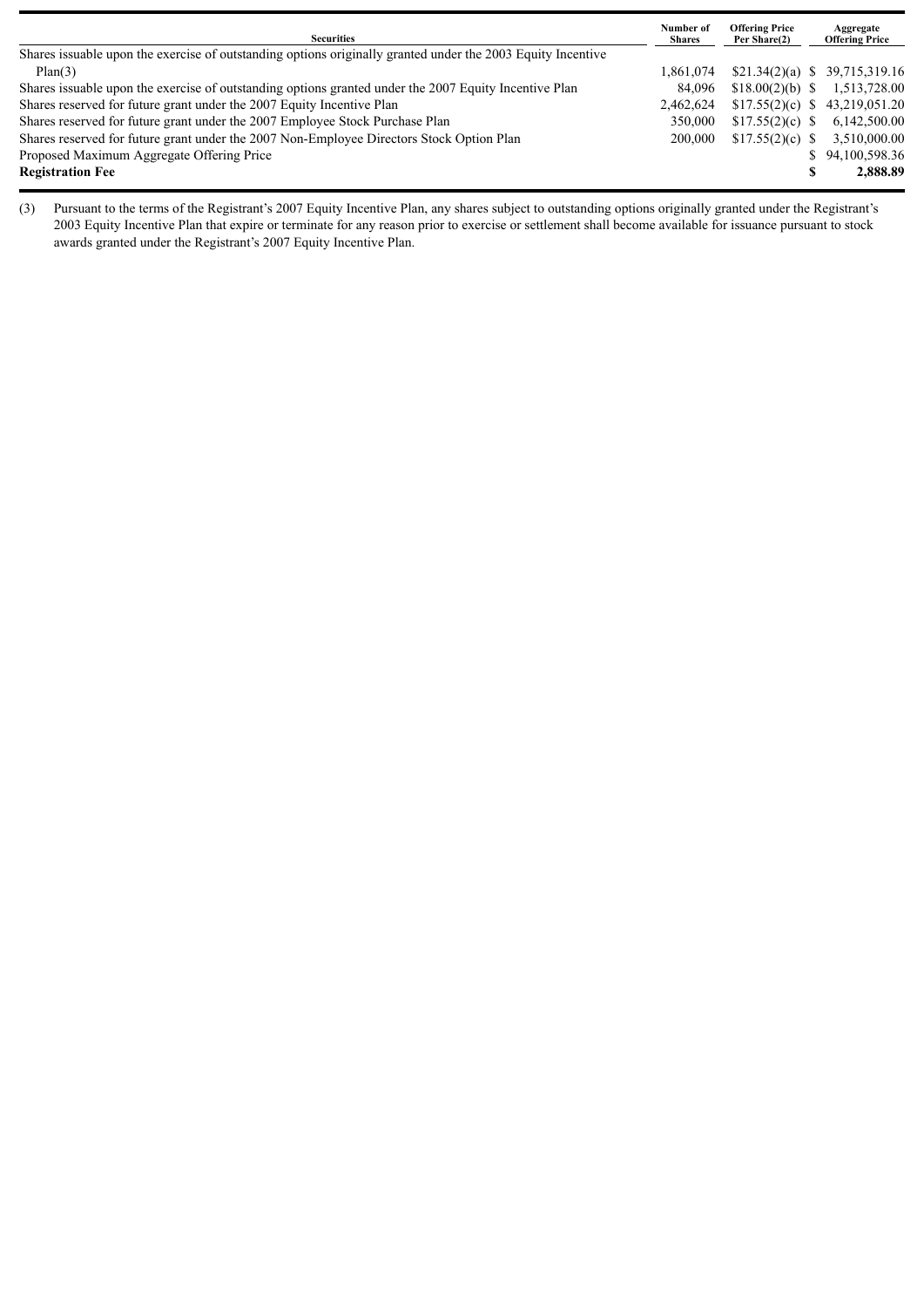#### **INCORPORATION OF DOCUMENTS BY REFERENCE**

The following documents filed by Jazz Pharmaceuticals, Inc. (the "Registrant") with the Securities and Exchange Commission (the "Commission") are incorporated by reference into this Registration Statement:

**(a)** The Registrant's prospectus filed on June 1, 2007 pursuant to Rule 424(b) under the Securities Act of 1933, as amended (the "Securities Act"), relating to the registration statement on Form S-1 (File No. 333-141164), as amended, that contains audited financial statements as of December 31, 2006 and 2005, and for the three years then ended, the latest fiscal years for which such statements have been filed.

**(b)** The description of the Registrant's Common Stock which is contained in a registration statement on Form 8-A filed on May 25, 2007 (File No. 001- 33500), under the Securities Exchange Act of 1934, as amended (the "Exchange Act"), including any amendment or report filed for the purpose of updating such description.

**(c)** All other reports and other documents subsequently filed by the Registrant pursuant to Sections 13(a), 13(c), 14 and 15(d) of the Exchange Act prior to the filing of a post-effective amendment which indicates that all securities offered have been sold or which deregisters all securities then remaining unsold, shall be deemed to be incorporated by reference herein and to be a part of this registration statement from the date of the filing of such reports and documents.

#### **DESCRIPTION OF SECURITIES**

Not applicable.

### **INTERESTS OF NAMED EXPERTS AND COUNSEL**

Not applicable.

#### **INDEMNIFICATION OF DIRECTORS AND OFFICERS**

The Registrant is incorporated under the laws of the State of Delaware. Section 145 of the Delaware General Corporation Law provides that a Delaware corporation may indemnify any persons who are, or are threatened to be made, parties to any threatened, pending or completed action, suit or proceeding, whether civil, criminal, administrative or investigative (other than an action by or in the right of such corporation), by reason of the fact that such person was an officer, director, employee or agent of such corporation, or is or was serving at the request of such person as an officer, director, employee or agent of another corporation or enterprise. The indemnity may include expenses (including attorneys' fees), judgments, fines and amounts paid in settlement actually and reasonably incurred by such person in connection with such action, suit or proceeding, provided that such person acted in good faith and in a manner he or she reasonably believed to be in or not opposed to the corporation's best interests and, with respect to any criminal action or proceeding, had no reasonable cause to believe that his or her conduct was illegal. A Delaware corporation may indemnify any persons who are, or are threatened to be made, a party to any threatened, pending or completed action or suit by or in the right of the corporation by reason of the fact that such person was a director, officer, employee or agent of such corporation, or is or was serving at the request of such corporation as a director, officer, employee or agent of another corporation or enterprise. The indemnity may include expenses (including attorneys' fees) actually and reasonably incurred by such person in connection with the defense or settlement of such action or suit provided such person acted in good faith and in a manner he or she reasonably believed to be in or not opposed to the corporation's best interests except that no indemnification is permitted without judicial approval if the officer or director is adjudged to be liable to the corporation. Where an officer or director is successful on the merits or otherwise in the defense of any action referred to above, the corporation must indemnify him or her against the expenses that such officer or director has actually and reasonably incurred. The Registrant's fourth amended and restated certificate of incorporation and amended and restated bylaws provide for the indemnification of the Registrant's directors and officers to the fullest extent permitted under the Delaware General Corporation Law.

2.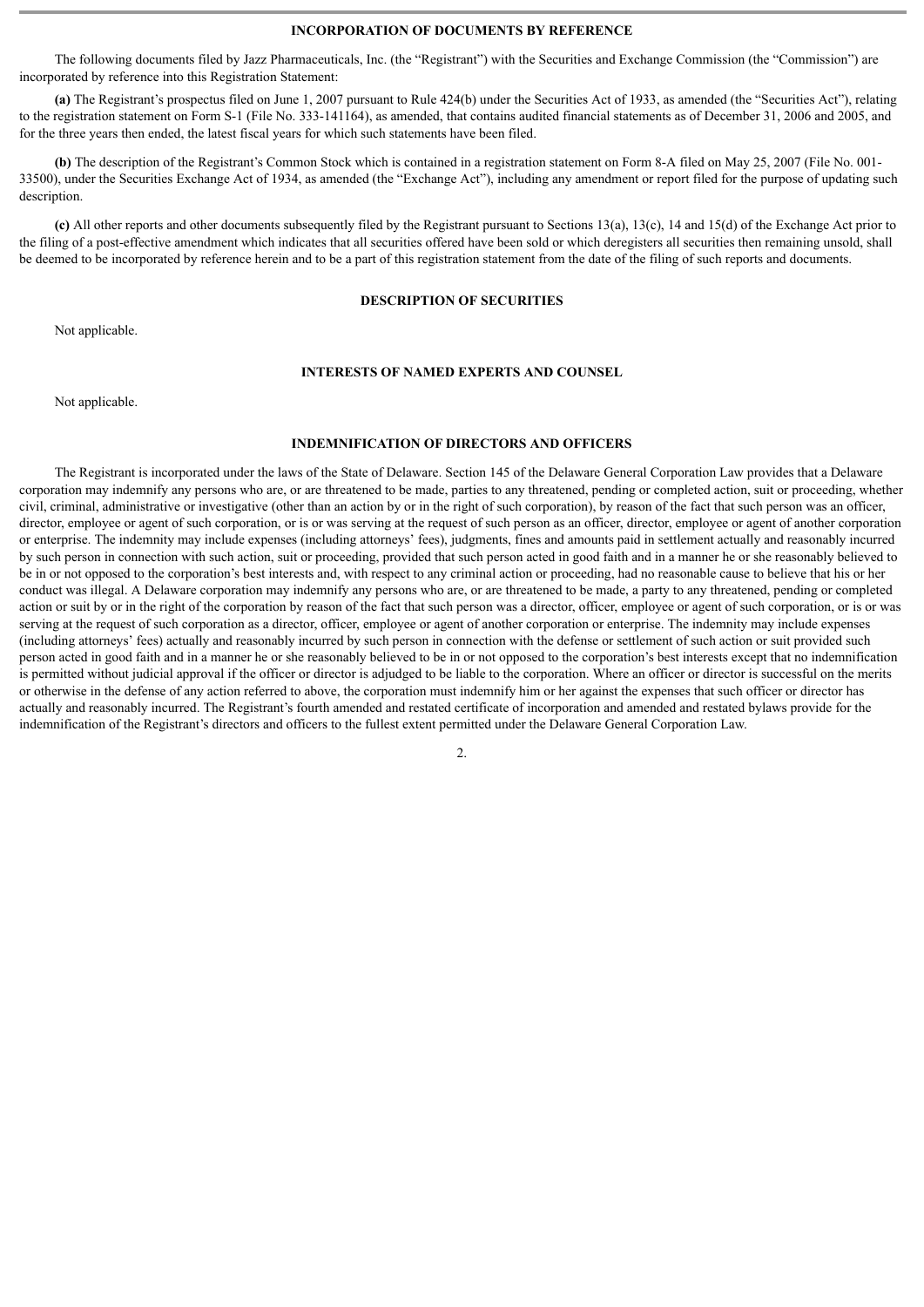Section 102(b)(7) of the Delaware General Corporation Law permits a corporation to provide in its certificate of incorporation that a director of the corporation shall not be personally liable to the corporation or its stockholders for monetary damages for breach of fiduciary duties as a director, except for liability for any:

- transaction from which the director derives an improper personal benefit;
- act or omission not in good faith or that involves intentional misconduct or a knowing violation of law;
- unlawful payment of dividends or redemption of shares; or
- breach of a director's duty of loyalty to the corporation or its stockholders.

The Registrant's fourth amended and restated certificate of incorporation and amended and restated bylaws include such a provision. Expenses incurred by any officer or director in defending any such action, suit or proceeding in advance of its final disposition shall be paid by the Registrant upon delivery to it of an undertaking, by or on behalf of such director or officer, to repay all amounts so advanced if it shall ultimately be determined that such director or officer is not entitled to be indemnified by the Registrant.

Section 174 of the Delaware General Corporation Law provides, among other things, that a director who willfully or negligently approves of an unlawful payment of dividends or an unlawful stock purchase or redemption may be held liable for such actions. A director who was either absent when the unlawful actions were approved, or dissented at the time, may avoid liability by causing his or her dissent to such actions to be entered in the books containing minutes of the meetings of the board of directors at the time such action occurred or immediately after such absent director receives notice of the unlawful acts.

As permitted by the Delaware General Corporation Law, the Registrant has entered into indemnity agreements with each of its directors and officers that require the Registrant to indemnify such persons against any and all expenses (including attorneys' fees), witness fees, judgments, fines, settlements and other amounts incurred (including expenses of a derivative action) in connection with any action, suit or proceeding or alternative dispute resolution mechanism, inquiry hearing or investigation, whether threatened, pending or completed, to which any such person may be made a party by reason of the fact that such person is or was a director, an officer or an employee of the Registrant or any of its affiliated enterprises, provided that such person's conduct did not constitute a breach of his or her duty of loyalty to the Registrant or its stockholders, and was not an act or omission not in good faith or which involved intentional misconduct or a knowing violation of laws. The indemnity agreements also set forth certain procedures that will apply in the event of a claim for indemnification thereunder.

At present, there is no pending litigation or proceeding involving any of the Registrant's directors or officers as to which indemnification is required or permitted, and the Registrant is not aware of any threatened litigation or proceeding that may result in a claim for indemnification.

The Registrant has an insurance policy covering its officers and directors with respect to certain liabilities, including liabilities arising under the Securities Act or otherwise. Adam H. Clammer, Michael W. Michelson, James C. Momtazee and Jaimin R. Patel, each of whom is a member of the Registrant's board of directors, are further insured by liability insurance that has been purchased by Kohlberg Kravis Roberts & Co. L.P. on their behalf for any excess liabilities that are not covered by the Registrant's liability insurance. Another of the Registrant's directors, Samuel D. Colella is insured by liability insurance purchased on his behalf by, and indemnified pursuant to the governing agreements of, Versant Ventures for his service on the Registrant's board of directors.

## **EXEMPTION FROM REGISTRATION CLAIMED**

Not applicable.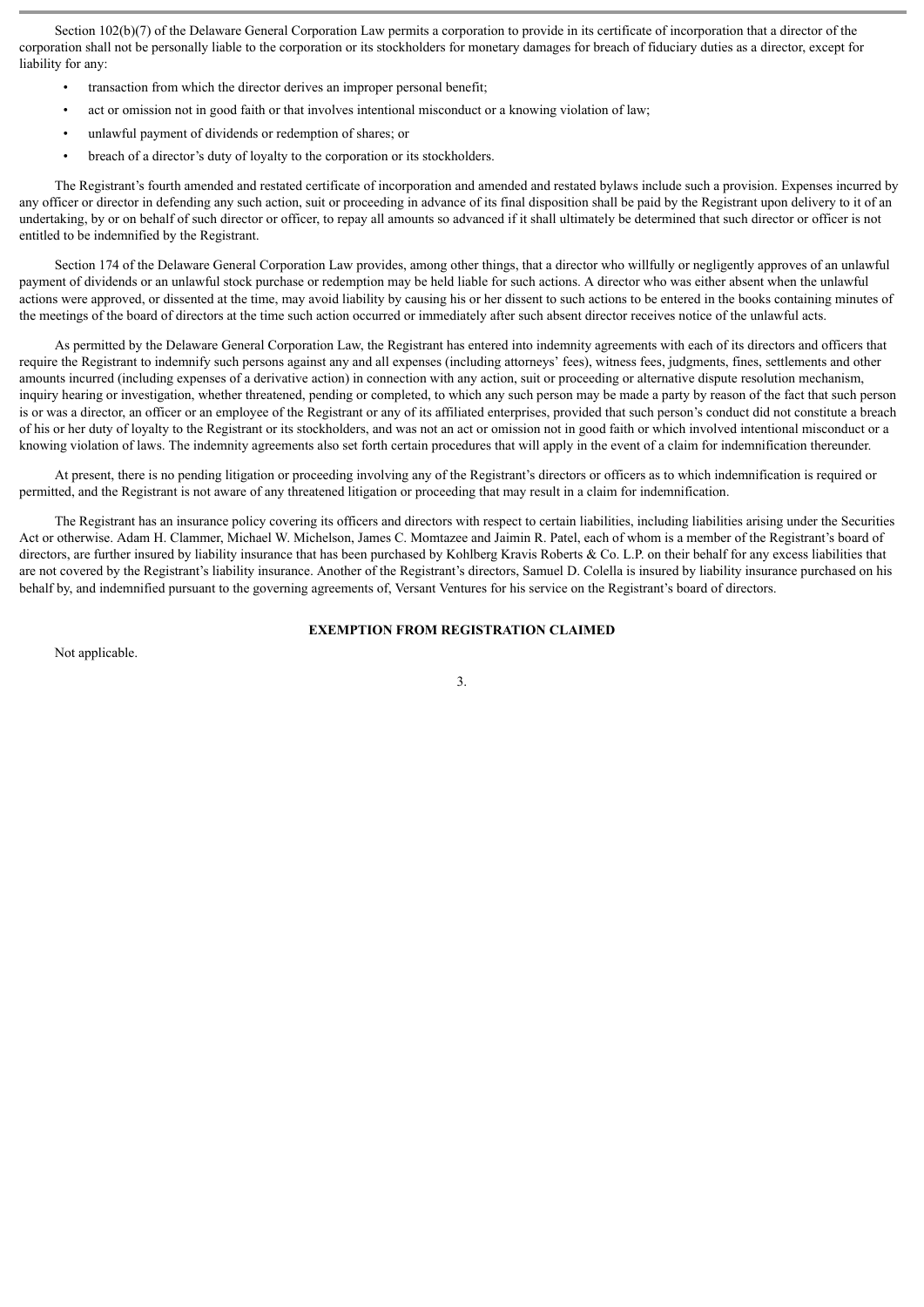## **EXHIBITS**

- 5.1 Opinion of Cooley Godward Kronish LLP.
- 23.1 Consent of Independent Registered Public Accounting Firm.
- 23.2 Consent of Cooley Godward Kronish LLP. Reference is made to Exhibit 5.1.
- 24.1 Power of Attorney. Reference is made to the signature page of this Form S-8.
- 99.1(2) 2003 Equity Incentive Plan.

**Exhibit Title** 

**Exhibit**

- 99.2(3) 2007 Equity Incentive Plan.
- 99.3(4) 2007 Employee Stock Purchase Plan.
- 99.4(5) 2007 Non-Employee Directors Stock Option Plan.
- (1) Previously filed as Exhibit 4.2 to the Registrant's Registration Statement on Form S-1, as amended (333-141164), originally filed with the Commission on March 9, 2007, and incorporated by reference herein.
- (2) Previously filed as Exhibit 10.21 to the Registrant's Registration Statement on Form S-1, as amended (333-141164), originally filed with the Commission on March 9, 2007, and incorporated by reference herein.
- (3) Previously filed as Exhibit 10.23 to the Registrant's Registration Statement on Form S-1, as amended (333-141164), originally filed with the Commission on March 9, 2007, and incorporated by reference herein.
- (4) Previously filed as Exhibit 10.27 to the Registrant's Registration Statement on Form S-1, as amended (333-141164), originally filed with the Commission on March 9, 2007, and incorporated by reference herein.
- (5) Previously filed as Exhibit 10.25 to the Registrant's Registration Statement on Form S-1, as amended (333-141164), originally filed with the Commission on March 9, 2007, and incorporated by reference herein.

#### **UNDERTAKINGS**

**1.** The undersigned Registrant hereby undertakes:

**(a)** To file, during any period in which offers or sales are being made, a post-effective amendment to this registration statement:

**(i)** To include any prospectus required by section 10(a)(3) of the Securities Act of 1933;

**(ii)** To reflect in the prospectus any facts or events arising after the effective date of the registration statement (or the most recent post-effective amendment thereof) which, individually or in the aggregate, represent a fundamental change in the information set forth in the registration statement. Notwithstanding the foregoing, any increase or decrease in volume of securities offered (if the total dollar value of securities offered would not exceed that which was registered) and any deviation from the low or high end of the estimated maximum offering range may be reflected in the form of prospectus filed with the Commission pursuant to Rule 424(b) if, in the aggregate, the changes in volume and price represent no more than 20 percent change in the maximum aggregate offering price set forth in the "Calculation of Registration Fee" table in the effective registration statement.

**(iii)** To include any material information with respect to the plan of distribution not previously disclosed in the registration statement or any material change to such information in the registration statement;

4.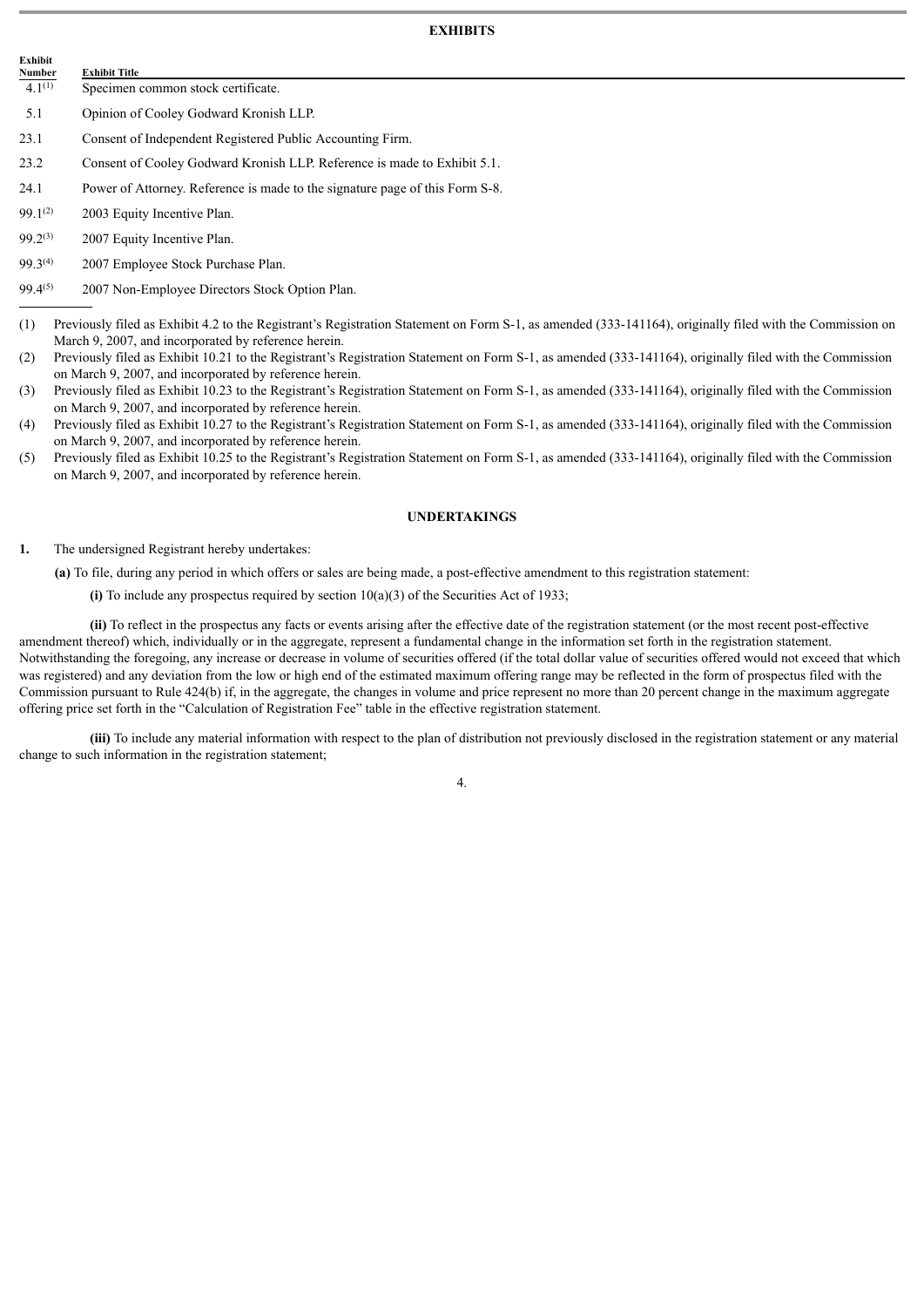*Provided, however,* that paragraphs (a)(i) and (a)(ii) do not apply if the information required to be included in a post-effective amendment by those paragraphs is contained in reports filed with or furnished to the Commission by the Registrant pursuant to section 13 or section 15(d) of the Securities Exchange Act of 1934 that are incorporated by reference herein.

**(b)** That, for the purpose of determining any liability under the Securities Act of 1933, each such post-effective amendment shall be deemed to be a new registration statement relating to the securities offered herein, and the offering of such securities at that time shall be deemed to be the initial *bona fide* offering thereof.

**(c)** To remove from registration by means of a post-effective amendment any of the securities being registered which remain unsold at the termination of the offering.

**(d)** That, for the purpose of determining liability of the Registrant under the Securities Act of 1933 to any purchaser in the initial distribution of the securities, the undersigned Registrant undertakes that in a primary offering of securities of the undersigned Registrant pursuant to this registration statement, regardless of the underwriting method used to sell the securities to the purchaser, if the securities are offered or sold to such purchaser by means of any of the following communications, the undersigned Registrant will be a seller to the purchaser and will be considered to offer or sell such securities to such purchaser:

**(i)** Any preliminary prospectus or prospectus of the undersigned Registrant relating to the offering required to be filed pursuant to Rule 424;

**(ii)** Any free writing prospectus relating to the offering prepared by or on behalf of the undersigned Registrant or used or referred to by the undersigned Registrant;

**(iii)** The portion of any other free writing prospectus relating to the offering containing material information about the undersigned Registrant or its securities provided by or on behalf of the undersigned Registrant; and

**(iv)** Any other communication that is an offer in the offering made by the undersigned Registrant to the purchaser.

- **2.** The undersigned Registrant hereby undertakes that, for purposes of determining any liability under the Securities Act of 1933, each filing of the Registrant's annual report pursuant to section 13(a) or section 15(d) of the Securities Exchange Act of 1934 (and, where applicable, each filing of an employee benefit plan's annual report pursuant to section 15(d) of the Securities Exchange Act of 1934) that is incorporated by reference in the registration statement shall be deemed to be a new registration statement relating to the securities offered herein, and the offering of such securities at that time shall be deemed to be the initial *bona fide* offering thereof.
- **3.** Insofar as indemnification for liabilities arising under the Securities Act of 1933 may be permitted to directors, officers and controlling persons of the Registrant pursuant to the foregoing provisions, or otherwise, the Registrant has been advised that in the opinion of the Securities and Exchange Commission such indemnification is against public policy as expressed in the Act and is, therefore, unenforceable. In the event that a claim for indemnification against such liabilities (other than the payment by the Registrant of expenses incurred or paid by a director, officer or controlling person of the Registrant in the successful defense of any action, suit or proceeding) is asserted by such director, officer or controlling person in connection with the securities being registered, the Registrant will, unless in the opinion of its counsel the matter has been settled by controlling precedent, submit to a court of appropriate jurisdiction the question whether such indemnification by it is against public policy as expressed in the Act and will be governed by the final adjudication of such issue.

5.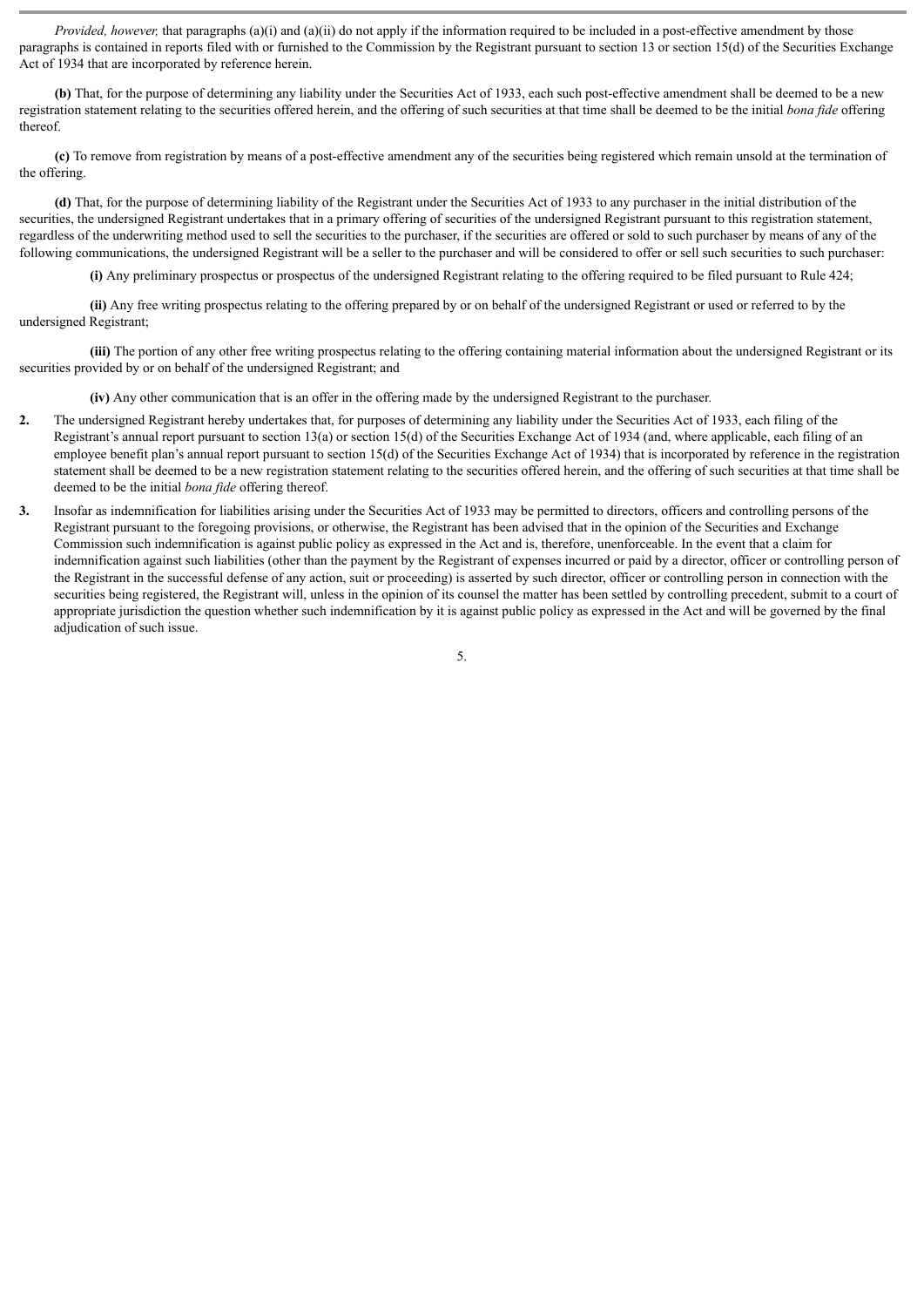## **SIGNATURES**

Pursuant to the requirements of the Securities Act of 1933, as amended, the Registrant certifies that it has reasonable grounds to believe that it meets all of the requirements for filing on Form S-8 and has duly caused this Registration Statement to be signed on its behalf by the undersigned, thereunto duly authorized, in the City of Palo Alto, State of California, on June 6, 2007.

### **JAZZ PHARMACEUTICALS, INC.**

By: /s/ Samuel R. Saks, M.D. Samuel R. Saks, M.D. *Chief Executive Officer*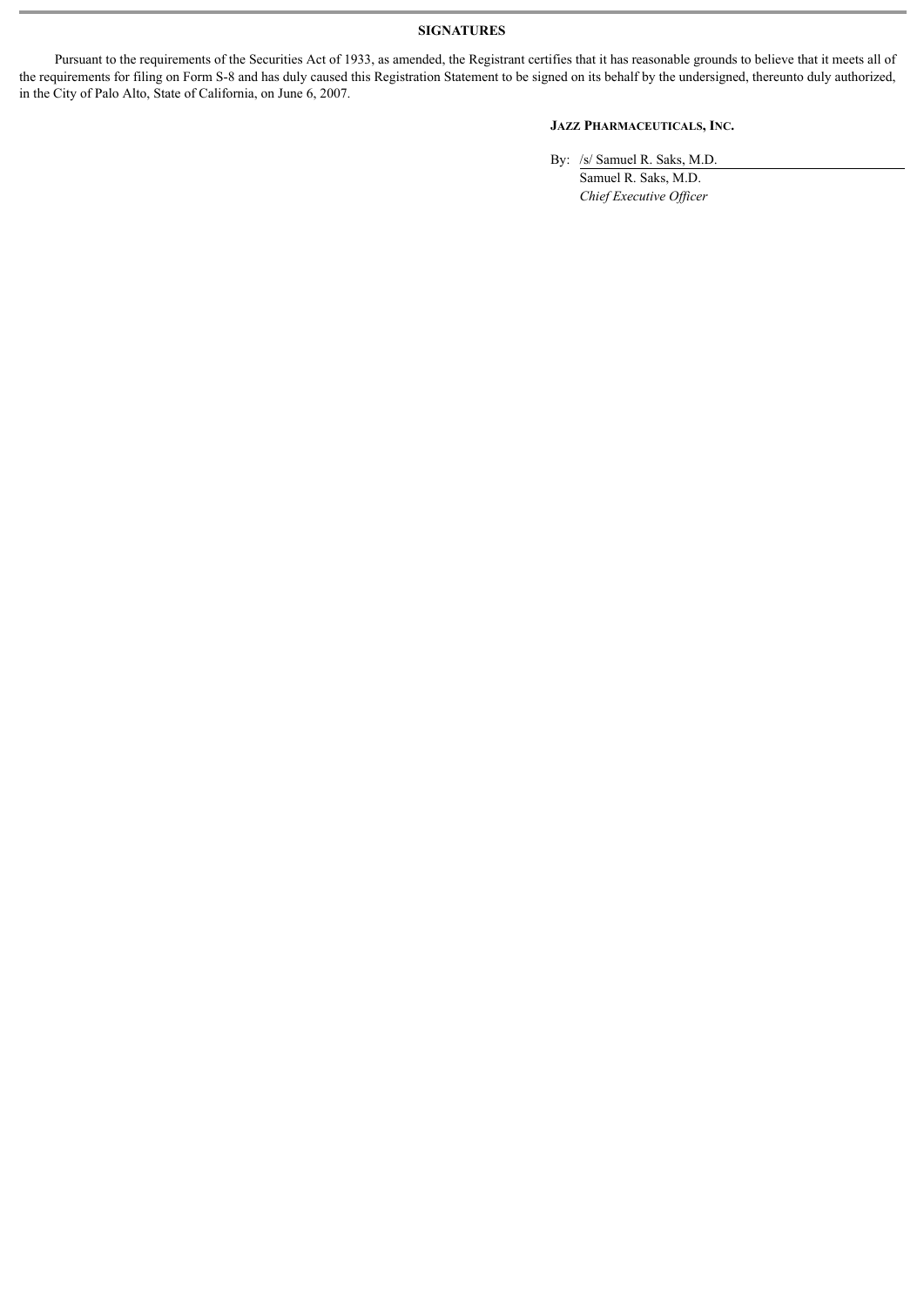#### **POWER OF ATTORNEY**

KNOW ALL PERSONS BY THESE PRESENTS, that each person whose signature appears below constitutes and appoints BRUCE C. COZADD, SAMUEL R. **SAKS, M.D., MATTHEW K. FUST** and **CAROL A. GAMBLE**, and each or any one of them, his true and lawful attorney-in-fact and agent, with full power of substitution and resubstitution, for him and in his name, place and stead, in any and all capacities, to sign any and all amendments (including post-effective amendments) to this Registration Statement on Form S-8, and to file the same, with all exhibits thereto, and other documents in connection therewith, with the Securities and Exchange Commission, granting unto said attorneys-in-fact and agents, and each of them, full power and authority to do and perform each and every act and thing requisite and necessary to be done in connection therewith, as fully to all intents and purposes as he might or could do in person, hereby ratifying and confirming all that said attorneys-in-fact and agents, or any of them, or their or his or her substitutes or substitute, may lawfully do or cause to be done by virtue hereof.

Pursuant to the requirements of the Securities Act of 1933, as amended, this Registration Statement has been signed by the following persons in the capacities and on the dates indicated.

| Signature                                                | <b>Title</b>                                                                                         | Date         |
|----------------------------------------------------------|------------------------------------------------------------------------------------------------------|--------------|
| /s/ SAMUEL R. SAKS, M.D.<br>Samuel R. Saks, M.D.         | Chief Executive Officer and Member of the<br>Board of Directors (Principal Executive<br>Officer)     | June 6, 2007 |
| /s/ MATTHEW K. FUST<br>Matthew K. Fust                   | Senior Vice President and Chief Financial<br>Officer (Principal Accounting and Financial<br>Officer) | June 6, 2007 |
| /s/ ADAM H. CLAMMER<br>Adam H. Clammer                   | Director                                                                                             | June 6, 2007 |
| /s/ SAMUEL D. COLELLA<br>Samuel D. Colella               | Director                                                                                             | June 6, 2007 |
| /s/ BRUCE C. COZADD<br>Bruce C. Cozadd                   | Director                                                                                             | June 6, 2007 |
| /s/ BRYAN C. CRESSEY<br>Bryan C. Cressey                 | Director                                                                                             | June 6, 2007 |
| /s/ MICHAEL W. MICHELSON<br>Michael W. Michelson         | Director                                                                                             | June 6, 2007 |
| /s/ JAMES C. MOMTAZEE<br>James C. Momtazee               | Director                                                                                             | June 6, 2007 |
| /s/ KENNETH W. O'KEEFE<br>Kenneth W. O'Keefe             | Director                                                                                             | June 6, 2007 |
| /s/ JAIMIN R. PATEL<br>Jaimin R. Patel                   | Director                                                                                             | June 6, 2007 |
| /s/ ALAN M. SEBULSKY<br>Alan M. Sebulsky                 | Director                                                                                             | June 6, 2007 |
| /s/ JAMES B. TANANBAUM, M.D.<br>James B. Tananbaum, M.D. | Director                                                                                             | June 6, 2007 |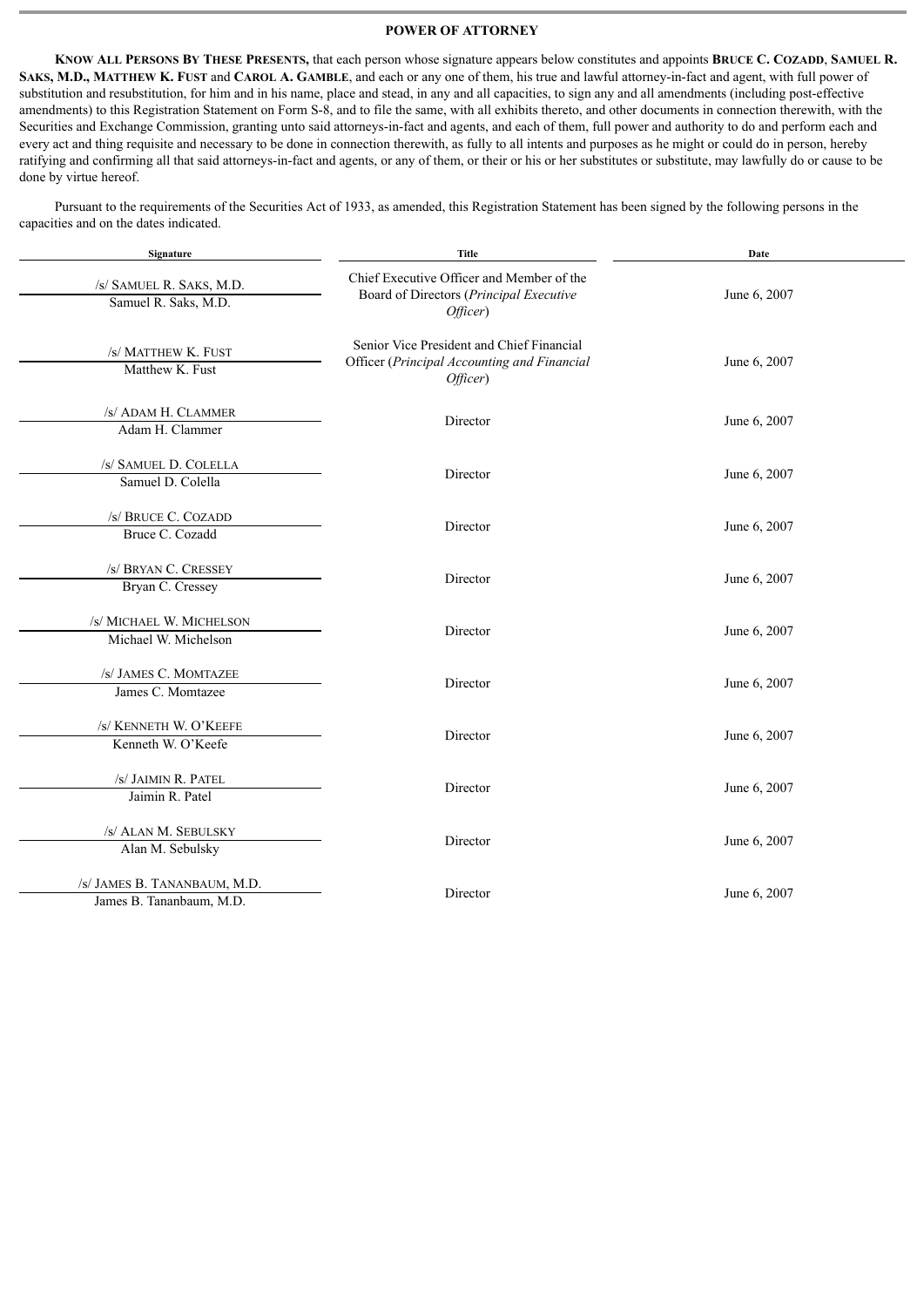## **EXHIBITS**

| $4.1^{(1)}$ | Specimen common stock certificate. |
|-------------|------------------------------------|
|             |                                    |

- 5.1 Opinion of Cooley Godward Kronish LLP.
- 23.1 Consent of Independent Registered Public Accounting Firm.
- 23.2 Consent of Cooley Godward Kronish LLP. Reference is made to Exhibit 5.1.
- 24.1 Power of Attorney. Reference is made to the signature page of this Form S-8.
- 99.1 $(2)$  2003 Equity Incentive Plan.

**Exhibit Title** 

**Exhibit**

- 99.2 $(3)$  2007 Equity Incentive Plan.
- 99.3<sup>(4)</sup> 2007 Employee Stock Purchase Plan.
- 99.4<sup>(5)</sup> 2007 Non-Employee Directors Stock Option Plan.
- (1) Previously filed as Exhibit 4.2 to the Registrant's Registration Statement on Form S-1, as amended (333-141164), originally filed with the Commission on March 9, 2007, and incorporated by reference herein.
- (2) Previously filed as Exhibit 10.21 to the Registrant's Registration Statement on Form S-1, as amended (333-141164), originally filed with the Commission on March 9, 2007, and incorporated by reference herein.
- (3) Previously filed as Exhibit 10.23 to the Registrant's Registration Statement on Form S-1, as amended (333-141164), originally filed with the Commission on March 9, 2007, and incorporated by reference herein.
- (4) Previously filed as Exhibit 10.27 to the Registrant's Registration Statement on Form S-1, as amended (333-141164), originally filed with the Commission on March 9, 2007, and incorporated by reference herein.
- (5) Previously filed as Exhibit 10.25 to the Registrant's Registration Statement on Form S-1, as amended (333-141164), originally filed with the Commission on March 9, 2007, and incorporated by reference herein.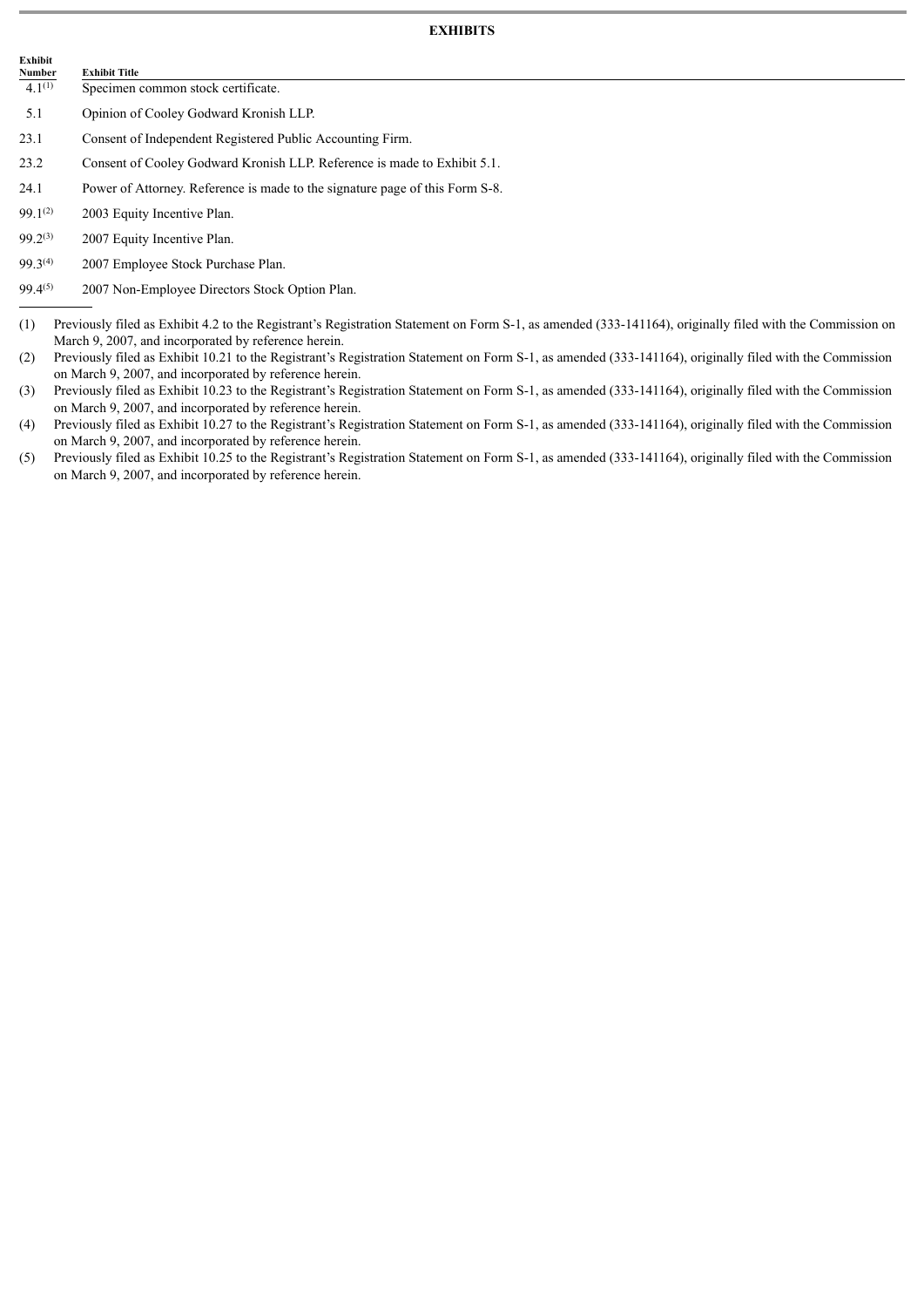Jazz Pharmaceuticals, Inc. 3180 Porter Drive Palo Alto, CA 94304

#### Ladies and Gentlemen:

You have requested our opinion with respect to certain matters in connection with the filing by Jazz Pharmaceuticals, Inc. (the "Company") of a Registration Statement on Form S-8 (the "Registration Statement") with the Securities and Exchange Commission covering the offering of up to 4,957,794 shares of the Company's Common Stock, par value \$.0001 per share ("Common Stock"), pursuant to the Company's 2003 Equity Incentive Plan (the "2003 Plan"), 2007 Equity Incentive Plan (the "2007 EIP"), 2007 Employee Stock Purchase Plan (the "2007 ESPP") and 2007 Non-Employee Directors Stock Option Plan (the "2007 NEDSOP" and together with the 2003 Plan, the 2007 EIP and the 2007 ESPP, the "Plans").

In connection with this opinion, we have examined (a) the Registration Statement and related Prospectuses, (b) the Plans, (c) the Company's Fourth Amended and Restated Certificate of Incorporation and Amended and Restated Bylaws, as currently in effect, and (d) such other documents, records, certificates, memoranda and other instruments as we deem necessary as a basis for this opinion. We have assumed the genuineness and authenticity of all documents submitted to us as originals, the conformity to originals of all documents submitted to us as copies thereof, and the due execution and delivery of all documents where due execution and delivery are a prerequisite to the effectiveness thereof.

Our opinion is expressed only with respect to the federal laws of the United States of America and the General Corporation Law of the State of Delaware. We express no opinion as to whether the laws of any particular jurisdiction other than those identified above are applicable to the subject matter hereof.

On the basis of the foregoing, and in reliance thereon, we are of the opinion that the Shares, when sold and issued in accordance with the Plans and the Registration Statement and related Prospectuses, will be validly issued, fully paid and nonassessable (except as to shares issued pursuant to certain deferred payment arrangements, which will be fully paid and nonassessable when such deferred payments are made in full).

We consent to the filing of this opinion as an exhibit to the Registration Statement.

Very truly yours,

### **COOLEY GODWARD KRONISH LLP**

By: /s/ John M. Geschke John M. Geschke

FIVE PALO ALTO SQUARE, 3000 EL CAMINO REAL, PALO ALTO, CA 94306-2155 T: (650) 843-5000 F: (650) 849-7400 WWW.COOLEY.COM